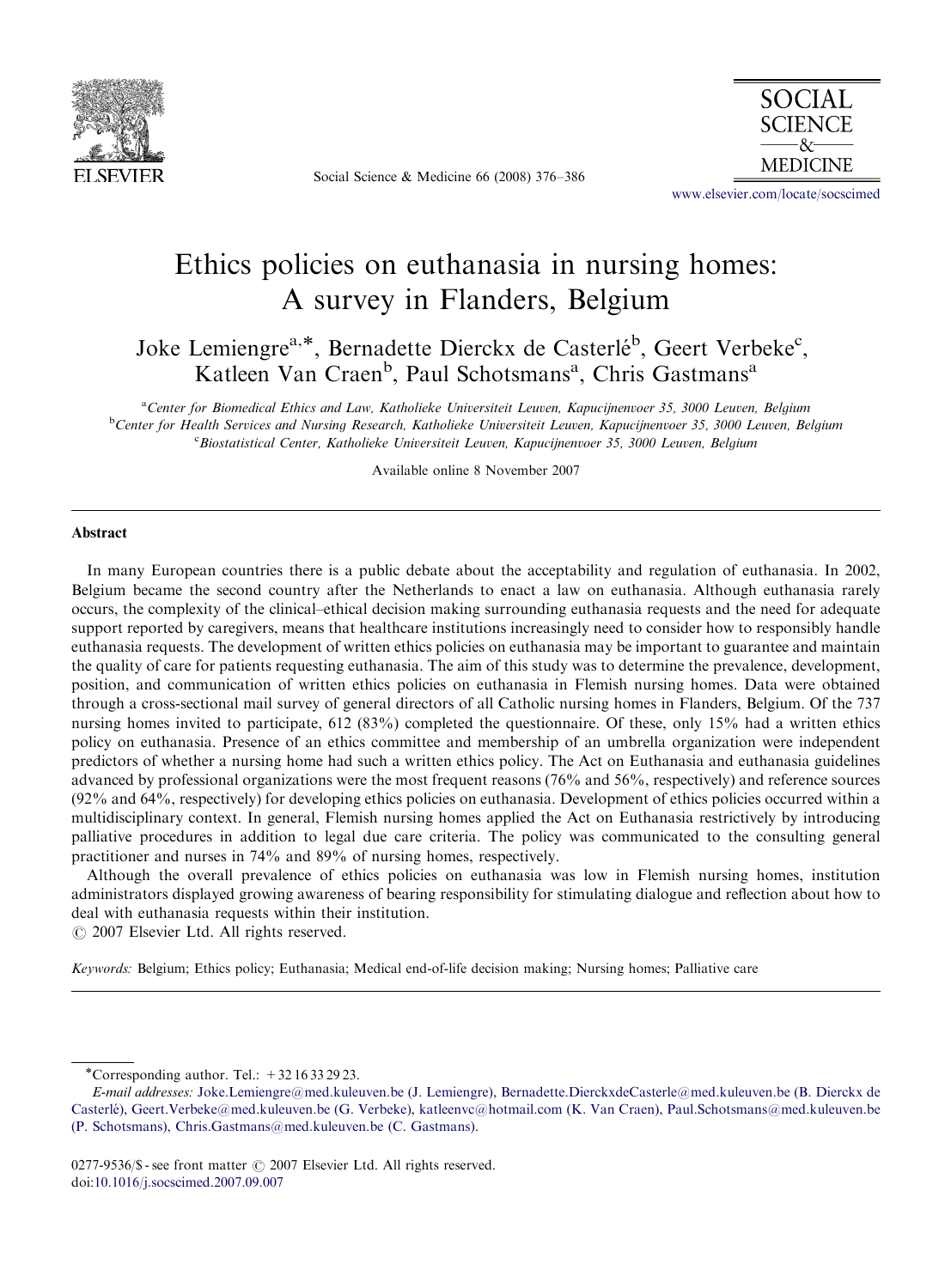In 2002, Belgium became the second country after the Netherlands to enact a law on euthanasia. This law allows euthanasia only under strict conditions and to be performed only by physicians [\(Belgian](#page--1-0) [Ministry of Justice, 2002](#page--1-0)). Although the Belgian Act on Euthanasia mainly addresses the responsibilities of physicians, there is a growing awareness that healthcare institutions also bear significant responsibility in translating these legal regulations into optimal care for patients requesting euthanasia. The management of a healthcare institution is responsible for guaranteeing and maintaining quality care for its patients at the end of life, including those who request

Introduction

euthanasia. Physicians ([Dobscha, Heintz, Press,](#page--1-0) & [Ganzini, 2004;](#page--1-0) [Stevens, 2006\)](#page--1-0) and nurses [\(De Bal,](#page--1-0) Dierckx de Casterlé, De Beer, [& Gastmans, 2006;](#page--1-0) [van](#page--1-0) [Bruchem–van de Scheur, van der Arend, Spreeuwen](#page--1-0)[berg, van Wijmen,](#page--1-0) [& ter Meulen, 2004](#page--1-0)) also need adequate support from managers when caring for patients who request euthanasia.

Processes within an organizational culture that may influence clinical–ethical decision making, such as the development of written ethics policies, are evoking increasing interest [\(Winkler, 2005](#page--1-0)). Thus far, nationwide research on prevalence, development, position, and communication of ethics policies on euthanasia in nursing homes has been carried out only in the Netherlands ([Haverkate,](#page--1-0) [Muller, Cappetti, Jonkers, & van der Wal, 2000](#page--1-0); [Haverkate](#page--1-0) & [van der Wal, 1996, 1998](#page--1-0)). For Belgian nursing homes, data about ethics policies on euthanasia are available only for Flemish Catholic institutions, which represent 33% of all nursing homes in Flanders [\(Gastmans, Lemiengre, van der](#page--1-0) [Wal, Schotsmans,](#page--1-0) & Dierckx de Casterlé, 2006). Prevalence of ethics policies on euthanasia varies: around 30% of Flemish Catholic nursing homes [\(Gastmans et al., 2006\)](#page--1-0) and between 62% and 74% in Dutch nursing homes [\(Haverkate & van der Wal,](#page--1-0) [1998;](#page--1-0) [Haverkate et al., 2000](#page--1-0)).

Legalization of euthanasia and the existence of an ethics committee are likely to affect the development of these policies ([Gastmans et al., 2006;](#page--1-0) [Haverkate](#page--1-0) & [van der Wal, 1998;](#page--1-0) [Haverkate et al., 2000](#page--1-0)). Also, the religious identity of the healthcare institution might affect its position regarding euthanasia [\(Gastmans et](#page--1-0) [al., 2006](#page--1-0); [Haverkate](#page--1-0) [& van der Wal, 1998](#page--1-0)).

In our pilot study [\(Gastmans et al., 2006\)](#page--1-0) we surveyed only Catholic nursing homes, obtaining a moderate response rate of 62%. Thus, results from

this study need to be interpreted cautiously and should not be generalized. The overall aim of the present study was to survey the prevalence, development, position, and communication of ethics policies on euthanasia in all Flemish nursing homes. In particular, we analyzed how nursing home characteristics (religious affiliation, existence of an ethics committee, etc.) influence the prevalence, development, and position of ethics policies on euthanasia.

### **Methods**

#### Study population and data collection

We used a cross-sectional descriptive mail survey. The study was carried out from November 15, 2005, to February 28, 2006, in Flanders, the Dutchspeaking region of Belgium, where 60% (5.9 million) of the nation's population lives. Questionnaires were mailed to general directors of all nursing homes in Flanders ( $n = 737$ ). We obtained the list of Flemish nursing homes from Flemish Ministry of Health databases, including addresses and institutional characteristics, such as type of institution (for residents requiring a low or high level of care), province, ownership (private vs public), and size [\(Flemish Ministry of Welfare, Health and Family,](#page--1-0) [2005\)](#page--1-0). Six and 10 weeks after the first mailing, we mailed all non-responders a reminder together with a new questionnaire. After two reminders, non-responders were telephoned by one of two researchers (J.L., K.V.C.), kindly requesting their participation in our study.

### Questionnaire: validity and reliability

The questionnaire was based on the one used in our pilot study ([Gastmans et al., 2006](#page--1-0)), which in turn was based, in part, on a Dutch semi-structured questionnaire ([Haverkate](#page--1-0) & [van der Wal, 1996\)](#page--1-0) which we adapted to the Belgian context. A threestep method was used to optimize its validity. First, we altered the questionnaire according to findings obtained through a thorough literature review (Lemiengre, Dierckx de Casterlé, Van Craen, [Schotsmans, & Gastmans, 2007\)](#page--1-0). Second, 12 experts<sup>1</sup> critiqued the relevance and clarity of each

<sup>&</sup>lt;sup>1</sup>Eight ethicists with broad experience in ethics committees and/or ethics policy making, and four jurists. All experts had required knowledge about the euthanasia issue.